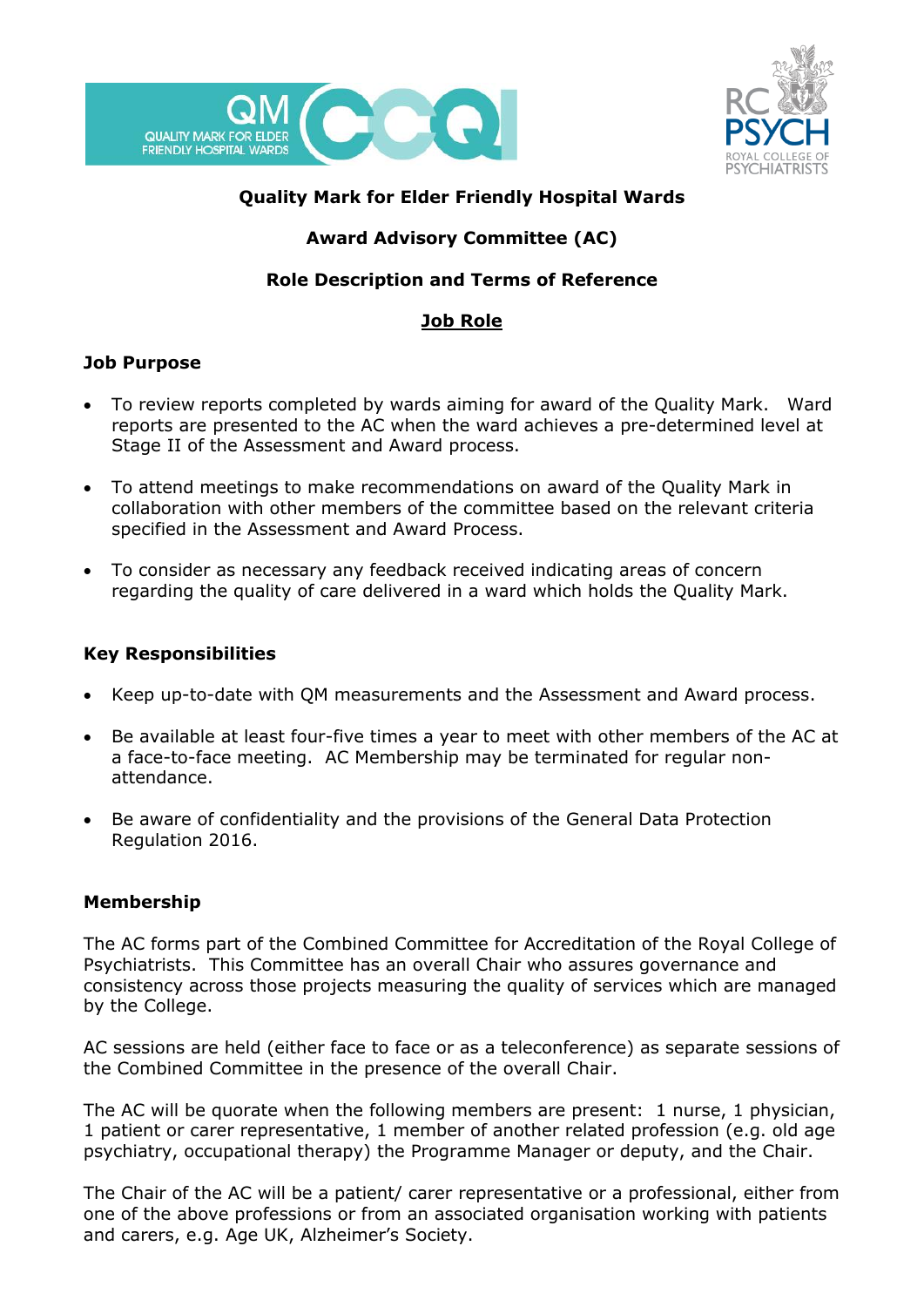## **Attendance and special conditions**

In some circumstances, including

- a) the absence of one or more of the above members, or
- b) in the case of matters arising from a report, whose significance in relation to making an award are unclear

recommendations made by the AC may be held over for approval by the Chair of the Combined Committee for Accreditation when the evidence or input required has been received.

## **Accountability and Responsibility**

AC decisions and the award process are subject to scrutiny and ongoing monitoring by the Chair of the Combined Committee, which in doing so retains the right to question and/or overturn these decisions. The CC as the regulator for all participating committees holds the accountability and responsibility for award and accreditation. AC members will be expected to make fair, unbiased recommendations based solely on data collected from the services' reports.

It is each member's responsibility to declare potential conflicts of interest. This will include declaring any relationship with a service participating in the process that may affect or may be perceived by others to affect the advice given and/or recommendation made by the AC member. If this is the case, the AC member will leave the room while the recommendation decision about that service is being considered or may be asked to not attend the meeting.

### **Person Specification**

Members of the AC will be:

- Supportive of the aims of the project
- Able to demonstrate relevant up to date experience in relation to their role; e.g. as a healthcare professional, service user (patient) or carer
- Able to demonstrate experience relevant to participating as a member of the AC, e.g. experience or knowledge of assessment processes or healthcare quality improvement work or other quality frameworks involving measurement.

### **Terms of Reference**

### **Confidentiality**

All AC members are required to sign a confidentiality statement. The report and any additional documentation submitted as part of the award process are confidential.

The AC will be presented with ward reports which will be anonymised, and will only be informed of the name of the ward and the Trust concerned when a recommendation of award has been made.

### **Role of the Committee**

The AC has powers deriving from its status as a participatory body in the Combined Committee.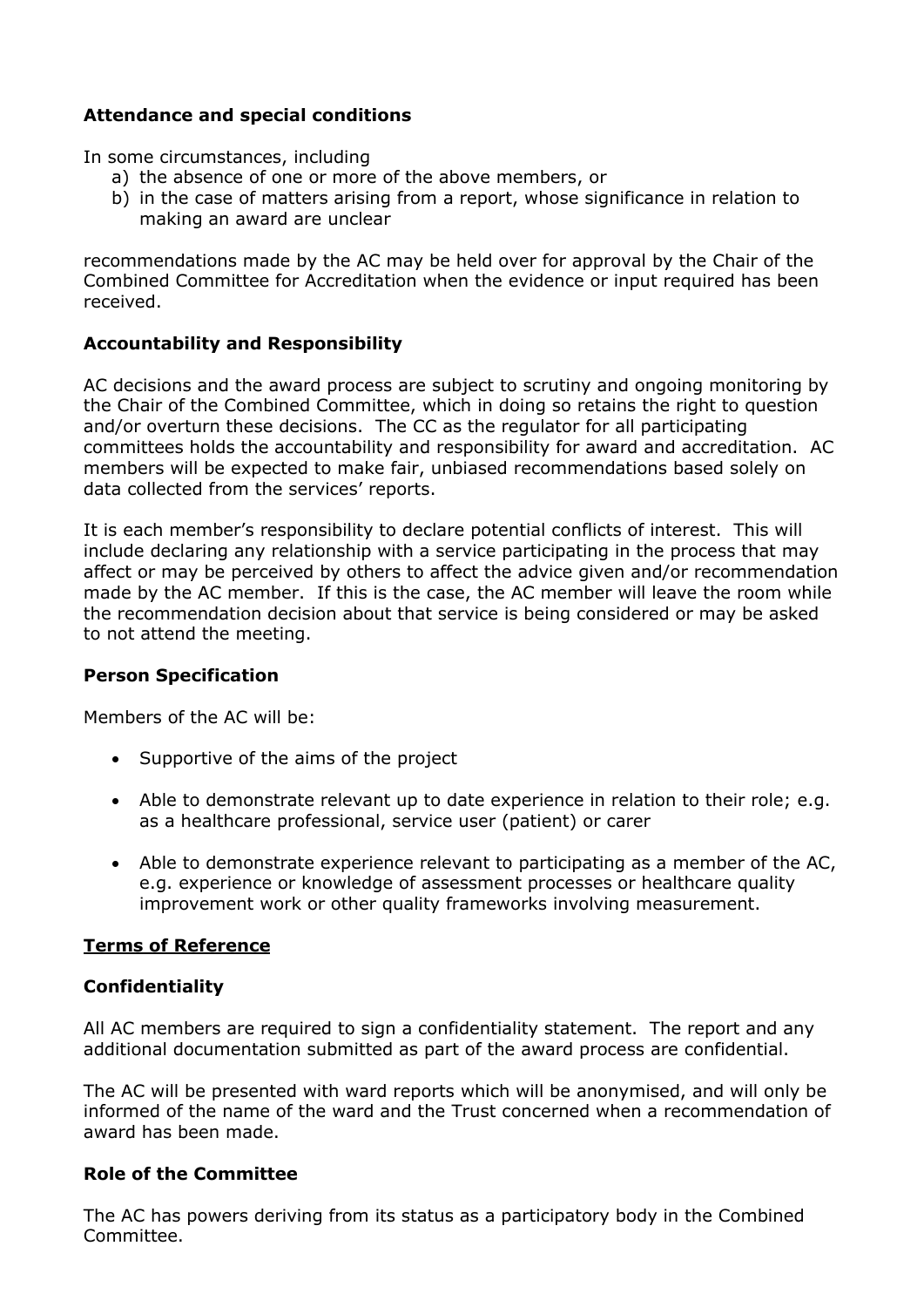The AC recommends award status based on the evidence gathered during the stages of assessment, and in particular looks closely at feedback from patients and patient comments. The role will include:

- considering ward reports and recommending award or further assessment period;
- advising the QM team about the quality of the reports and information that forms the basis of the AC's recommendations.

#### **Frequency and Location of Meetings**

The AC meets approximately four-five times per year. Meetings take place by teleconference if necessary and feasible. Any face-to-face meetings normally take place at the Royal College of Psychiatrists, 21 Prescot Street, London E1 8BB.

#### **Decision-Making Powers**

Decisions are based on the ward's report and achievement according to the specified criteria. If the committee feels that the report shows cause to withhold the award, they have the power to require further documentary evidence, or that the ward engages in further assessment. The committee has the final decision, which may be decided by vote if necessary, with the chair having the casting vote.

#### **Decision-Making Scope**

Whilst guided by the Stage II report results, the AC has the authority to decide if award is recommended within the parameters set out below:

1. **Award** – if a decision is taken that the ward has fulfilled all requirements and demonstrated a good and consistent quality of care, a recommendation of award will be made.

Any exceptions to the above will be on the basis of documentary evidence and at the discretion of the Chair.

- 2. **Further Stage II assessment** if it appears that requirements for Stage II have not been fulfilled, the committee may recommend further assessment. Depending on the issues outstanding, this may either be further follow up feedback collected from patients and/ or staff, repeat of the environmental assessment, or a repeat of the full data collection stage.
- 3. **Further Stage I assessment** in the case of a ward failing to fulfil the majority of requirements, the committee will recommend that the ward returns to the baseline stage of assessment.

#### **Terms of office**

Members of the AC will serve initial terms of 12 months. Terms are renewable up to a maximum of 3 years. Renewal for members is by agreement with the chair.

### **Award**

The AC can make recommendation as set out above according to the criteria specified in the Assessment and Award process.